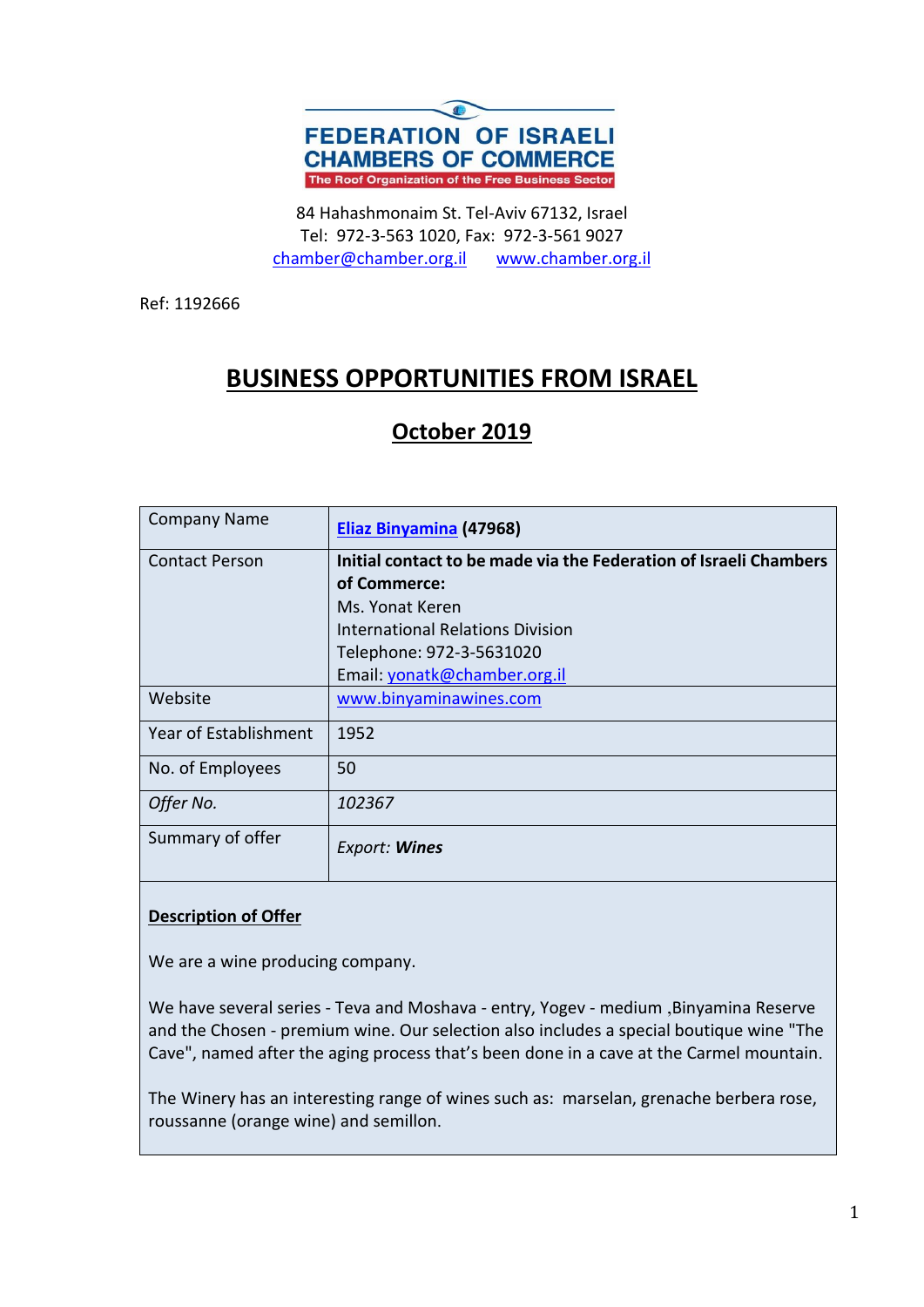Our Yogev Wine was chosen by the wine Enthusiast to be at the top 100 wines of 2018 at USA.

| Potential Partners | Wine importers. |
|--------------------|-----------------|
| Target Countries   | Worldwide       |

| <b>Company Name</b>          | Teva Sport Castel (37815)                                                                                                                                                                                                |
|------------------------------|--------------------------------------------------------------------------------------------------------------------------------------------------------------------------------------------------------------------------|
| <b>Contact Person</b>        | Initial contact to be made via the Federation of Israeli Chambers<br>of Commerce:<br>Ms. Yonat Keren<br><b>International Relations Division</b><br>Telephone: 972-3-5631020<br>Email: yonatk@chamber.org.il              |
| Website                      | www.tevasport.co.il                                                                                                                                                                                                      |
| <b>Year of Establishment</b> | 2003                                                                                                                                                                                                                     |
| No. of Employees             | 70                                                                                                                                                                                                                       |
| Offer No.                    | 99274                                                                                                                                                                                                                    |
| Summary of offer             | Import: Organic Food & Beverages, Super Food, Ethnic Food,<br><b>Gluten Free, Natural Products for Babies, Vitamins, Food</b><br><b>Supplements, Sports Nutrition Food, Organic Cosmetics, Health</b><br>Products, Beer. |

#### **Description of Offer**

The company is an Israeli retailer, focused on the organic, natural & sport nutrition markets. The company is fast growing and aiming for a healthy and responsible way of life.

The company imports selective healthy products and distributes some of its imported products throughout the Israeli market, i.e beer as well as organic food & beverages, super food, ethnic food, gluten free, vitamins, food supplements, sports nutrition food, organic cosmetics, health products, beer.

The company has a prestigious background in the Israeli & European food industries, especially for milk & dairy.

Products sought:

- 1. Super-food
- 2. Vegetarian/Vegan
- 3. Gluten/Lactose/Sugar Free
- 4. Organic Products
- 5. Beer/Alcoholic Beverages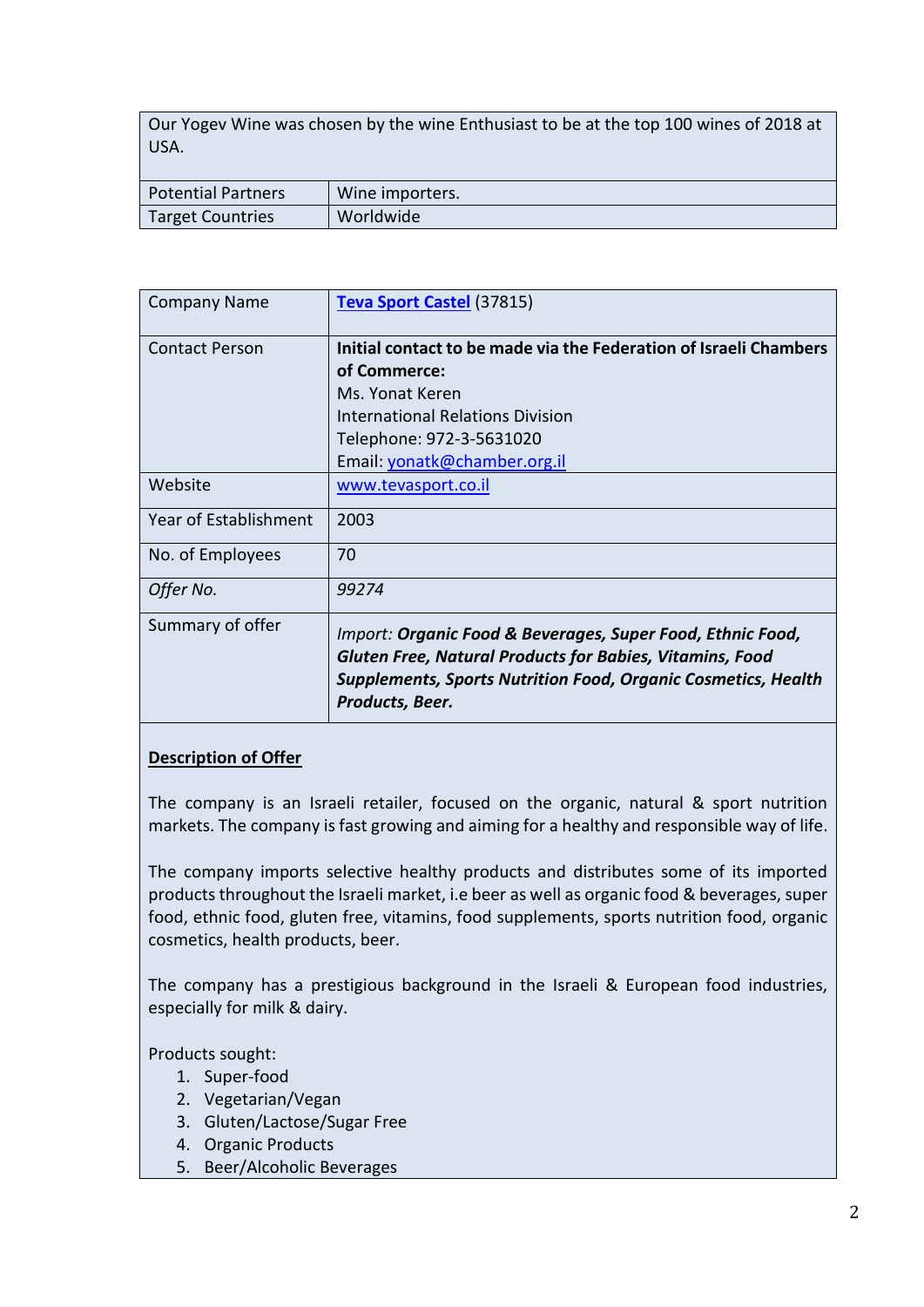- 6. Milk and Dairy Products
- 7. Natural Products for Babies
- 8. Vitamins and Food Supplements
- 9. Sports Nutrition Food
- 10.Organic Cosmetics

| <b>ID: OI RUITIC COSTTIC LICS</b> |                                           |
|-----------------------------------|-------------------------------------------|
| <b>Potential Partners</b>         | Manufacturers of the above detailed items |
| <b>Target Countries</b>           | All countries.                            |

| <b>Company Name</b>   | Avelon (Feruchi Coffee Ltd.) - 71053                              |
|-----------------------|-------------------------------------------------------------------|
| <b>Contact Person</b> | Initial contact to be made via the Federation of Israeli Chambers |
|                       | of Commerce:                                                      |
|                       | Ms. Yonat Keren                                                   |
|                       | International Relations Division                                  |
|                       | Telephone: 972-3-5631020                                          |
|                       | Email: yonatk@chamber.org.il                                      |
| Website               | www.a3gt.com                                                      |
| Year of Establishment | 2014                                                              |
| No. of Employees      | 3                                                                 |
| Offer No.             | 103499                                                            |
| Summary of offer      | Export/Joint Ventures: Food Technology for Espresso Machines      |

#### **Description of Offer**

An Israeli food technology company provides a patented method of design for heating high voltage water systems in beverage appliances, creating a smart espresso machine.

The innovative green technology heats the water through a micro-boiler system using a halogen bulb. This method of heating has many benefits including no lime scale effects since the heating element and the water level sensor are not in contact with water. Since the heating element and water do not touch it allows for thermal stability and controlled pressure. This ensures that the water is heated up in less than 5 minutes regardless of the machine's ongoing status and only heats the required amount of water each time. Built into the system is fault management efficiency. To prevent timescale accumulation it knows in real time the quantity of water and lime scale there is in the water tank, thereby preventing pressure falls by controlling the amount of cold water entering.

The company's development saves significant energy consumption. Additionally, it increases the quality of the coffee by preventing burnt coffee, since the temperature is controlled when preparing the beverage.

The semi-external high voltage bulb is mass-producible. In the event that the machine needs a repair, it is self-replaceable and does not require a technician, reducing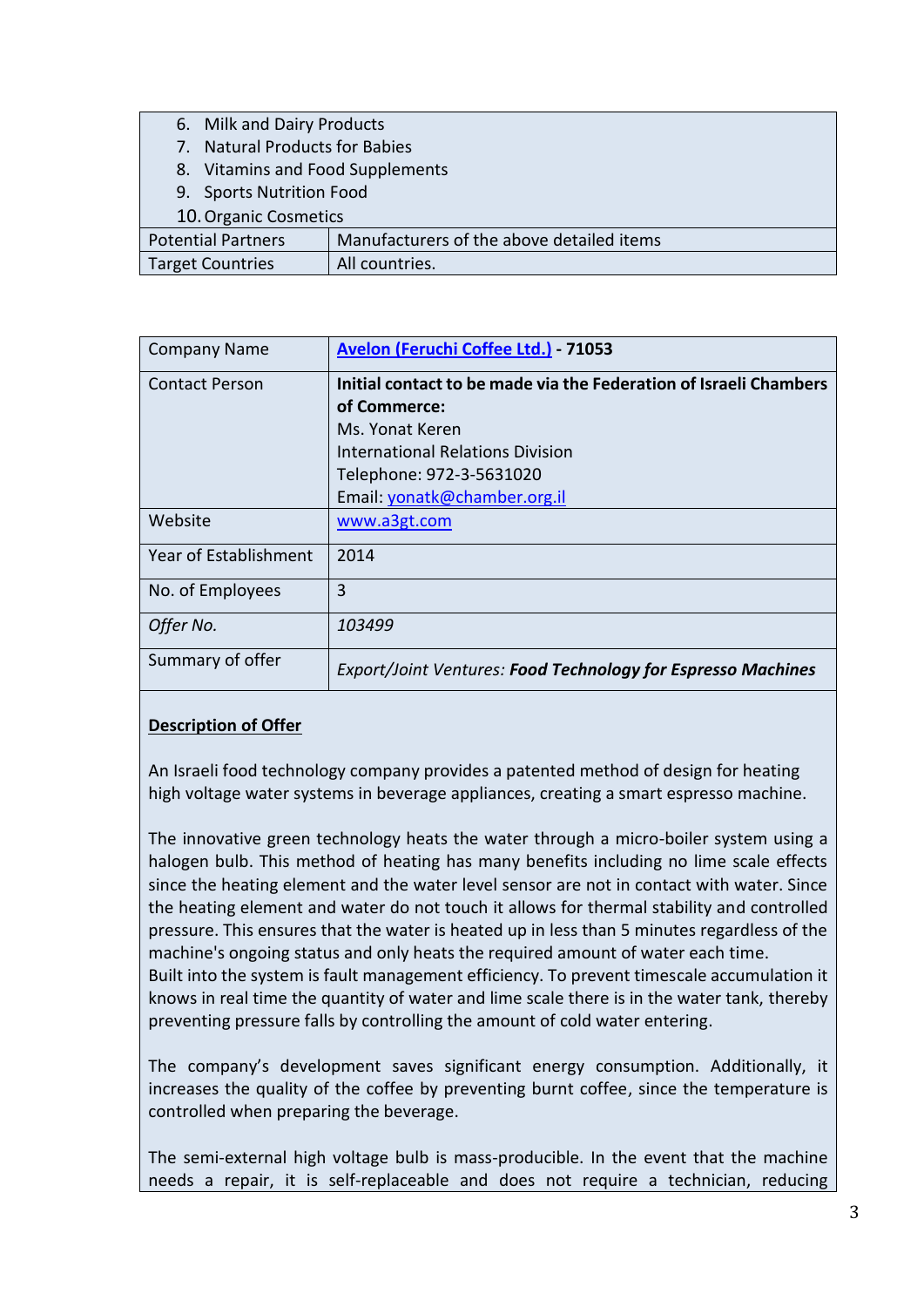maintenance. If the heater element burns out, the machine will still work. The technology is especially well suited for companies who produce traditional coffee machines and would like to manufacture a line of premium machines.

The company's technology can be useful for machines in hotels, coffee shops, cafes and venue locations.

In order to expand globally, the company is looking for foreign coffee machine manufactures in the beverage sector to partner with. They are seeking opportunities in new markets, specifically Europe (Italy) and the United States.

| <b>Potential Partners</b> | <b>Manufacturers</b> |
|---------------------------|----------------------|
| Target Countries          | USA, Europe          |

| <b>Company Name</b>   | <b>Quantim Ltd.</b> (59366)                                       |
|-----------------------|-------------------------------------------------------------------|
| <b>Contact Person</b> | Initial contact to be made via the Federation of Israeli Chambers |
|                       | of Commerce:                                                      |
|                       | Ms. Yonat Keren                                                   |
|                       | International Relations Division                                  |
|                       | Telephone: 972-3-5631020                                          |
|                       | Email: yonatk@chamber.org.il                                      |
| Website               | www.quantim.co.il                                                 |
| Year of Establishment | 2013                                                              |
| No. of Employees      | 15                                                                |
| Offer No.             | 102368                                                            |
| Summary of offer      | Import/Joint Ventures/Representation:                             |
|                       | <b>Quality Brands in Retail and Direct Sales</b>                  |

#### **Description of Offer**

The company was established in 2013, offering quality products with import and distribution services. Specialized in direct sales, for the last 5 years, we are Tupperware Products' authorized importer and distributor .

With our team of professional employees we have a wide range of sales force all over the country, well established warehouses, packing and distribution facilities in central locations for servicing all over the country.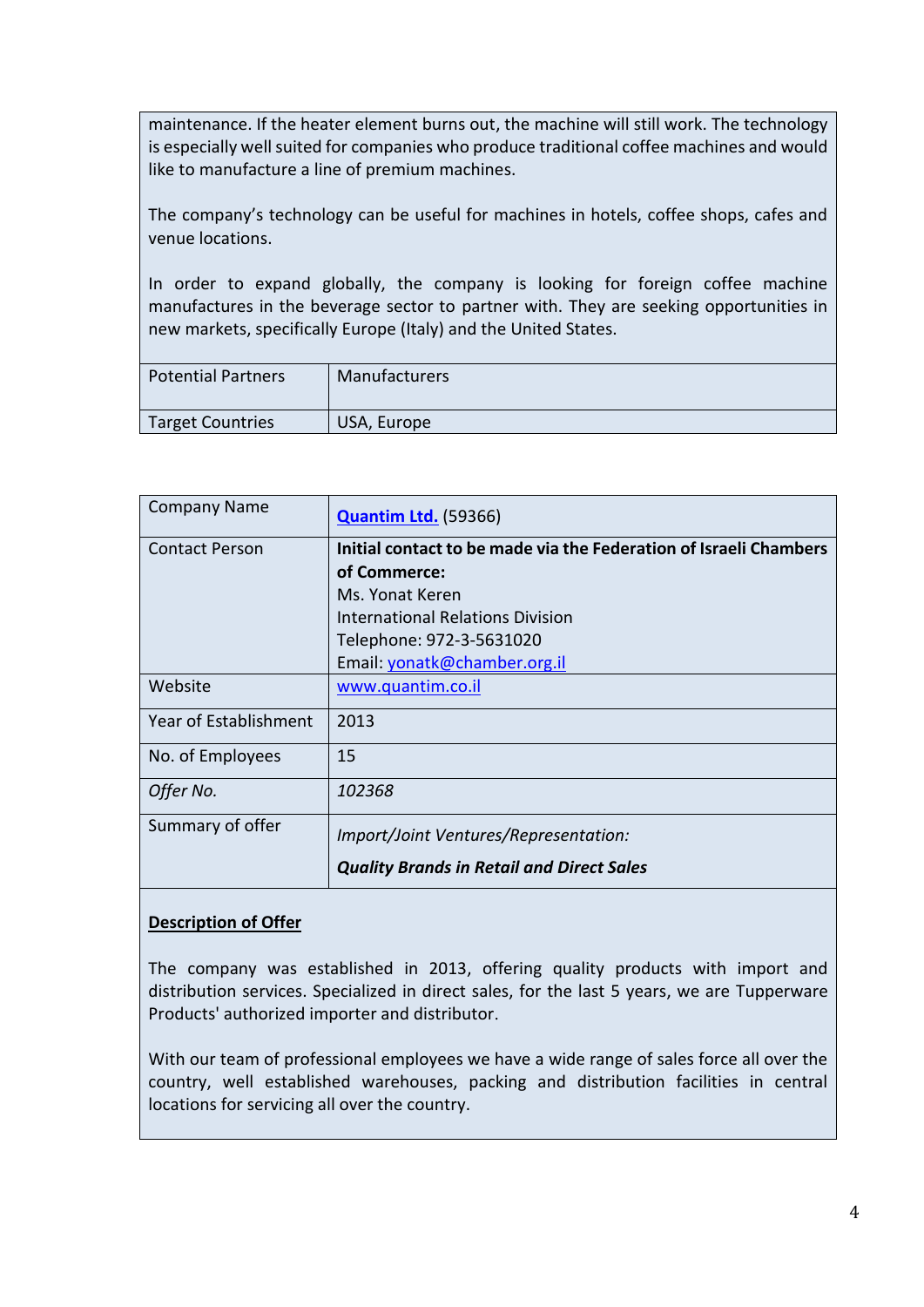We would like to expand our activity to import and distribute new brands and additional quality products and/or provide quality logistic services of warehousing with additional service options such as marketing and leading sales force .

| <b>Potential Partners</b> | New brands aiming at penetrating the Israeli market.<br>Direct sales companies. |
|---------------------------|---------------------------------------------------------------------------------|
| <b>Target Countries</b>   | USA, Europe, China.                                                             |
|                           |                                                                                 |

| <b>Company Name</b>          | <b>G.B.I. Ltd.</b> (15841)                                        |
|------------------------------|-------------------------------------------------------------------|
| <b>Contact Person</b>        | Initial contact to be made via the Federation of Israeli Chambers |
|                              | of Commerce:                                                      |
|                              | Ms. Yonat Keren                                                   |
|                              | International Relations Division                                  |
|                              | Telephone: 972-3-5631020                                          |
|                              | Email: yonatk@chamber.org.il                                      |
| Website                      | www.gbi.co.il                                                     |
| <b>Year of Establishment</b> | 1979                                                              |
| No. of Employees             | 6                                                                 |
| Offer No.                    | 102369                                                            |
| Summary of offer             | <b>Import/Representation: Automotive Spare Parts</b>              |
| <b>Description of Offer</b>  |                                                                   |

Need a good source for MAN OEM parts of all kinds.

| <b>Potential Partners</b> | Manufacturers and suppliers. |
|---------------------------|------------------------------|
| Target Countries          | Turkey, Europe               |

| <b>Company Name</b>   | A. Azriel Consulting and Management (65821)                       |
|-----------------------|-------------------------------------------------------------------|
| <b>Contact Person</b> | Initial contact to be made via the Federation of Israeli Chambers |
|                       | of Commerce:                                                      |
|                       | Ms. Yonat Keren                                                   |
|                       | <b>International Relations Division</b>                           |
|                       | Telephone: 972-3-5631020                                          |
|                       | Email: yonatk@chamber.org.il                                      |
| Year of Establishment | 1982                                                              |